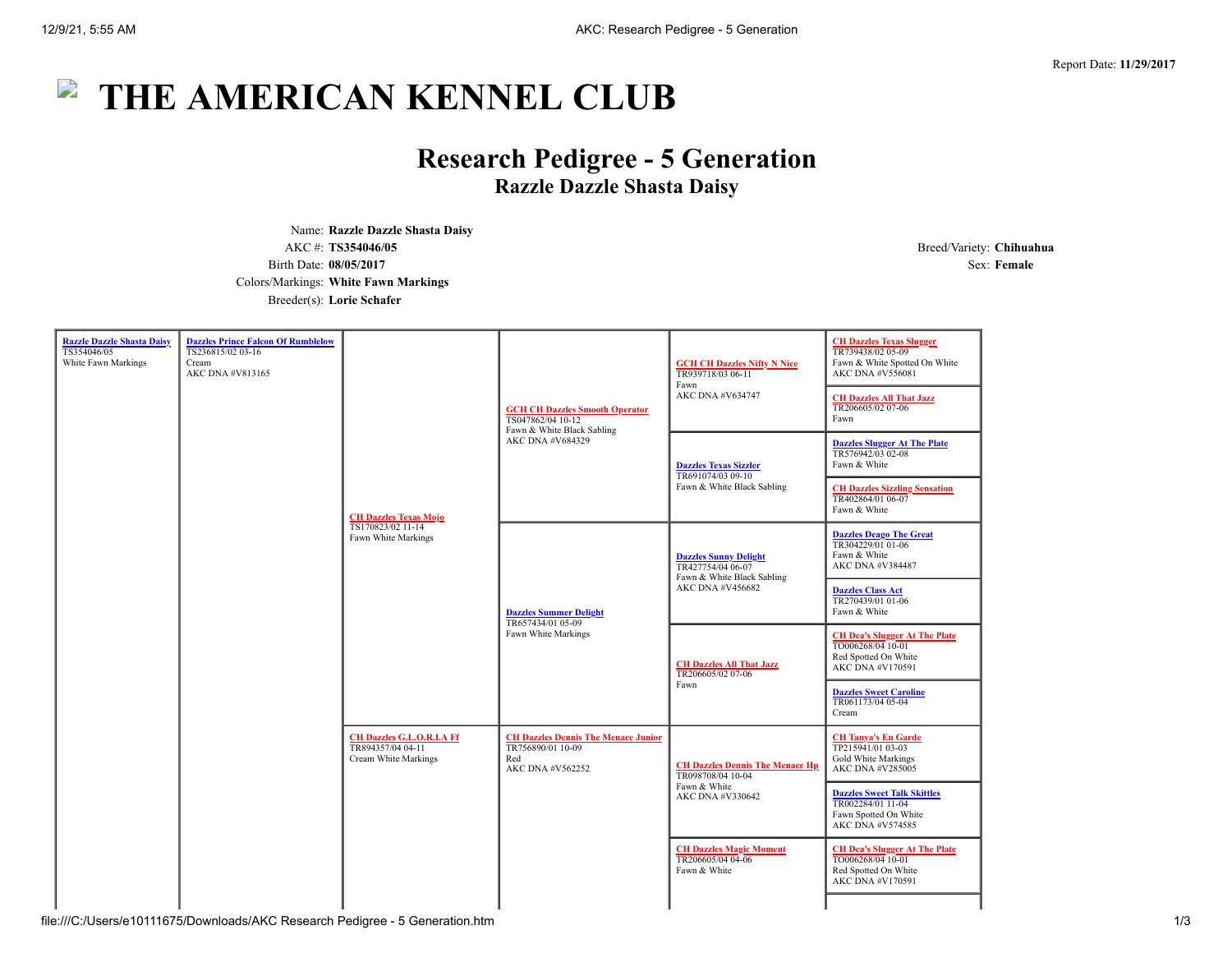|                                                               |                                                                                                                                                                 |                                                                                                    |                                                                                                     | <b>Dazzles Sweet Caroline</b><br>TR061173/04 05-04<br>Cream                                            |
|---------------------------------------------------------------|-----------------------------------------------------------------------------------------------------------------------------------------------------------------|----------------------------------------------------------------------------------------------------|-----------------------------------------------------------------------------------------------------|--------------------------------------------------------------------------------------------------------|
|                                                               |                                                                                                                                                                 | <b>Dazzles Glory Be</b><br>TR552912/05 02-08<br>Fawn & White                                       | <b>CH Dazzles Taylor Made</b><br>TR335413/02 04-06<br>Fawn White Markings<br>AKC DNA #V410117       | <b>CH Dazzles Bad Tad For Bear Paw</b><br>TR098708/03 10-04<br>Fawn & White<br>AKC DNA #V318068        |
|                                                               |                                                                                                                                                                 |                                                                                                    |                                                                                                     | <b>Dazzles Edna Sweet Sugar</b><br>TR061172/04 05-05<br>Fawn & White                                   |
|                                                               |                                                                                                                                                                 |                                                                                                    | <b>Dazzles Class Act</b><br>TR270439/01 01-06<br>Fawn & White                                       | <b>Dazzles Johnny Be Good</b><br>TR061172/01 08-04<br>Red Spotted On White<br>AKC DNA #V306071         |
|                                                               |                                                                                                                                                                 |                                                                                                    |                                                                                                     | <b>Dazzles Go Girl Go</b><br>TP151486/02 10-02<br>Fawn & White                                         |
| <b>Dazzles Missy The Menace</b><br>TS216024/04 03-16<br>Cream | <b>CH Dazzles Menace In The Making</b><br>TR922326/02 09-11<br>Fawn<br>AKC DNA #V642566<br><b>Panache Let's Be Friends</b><br>TS062940/02 11-12<br>Fawn & White | <b>CH Dazzles Dennis The Menace Junior</b><br>TR756890/01 10-09<br>Red<br>AKC DNA #V562252         | <b>CH Dazzles Dennis The Menace Hp</b><br>TR098708/04 10-04<br>Fawn & White<br>AKC DNA #V330642     | <b>CH Tanya's En Garde</b><br>TP215941/01 03-03<br>Gold White Markings<br>AKC DNA #V285005             |
|                                                               |                                                                                                                                                                 |                                                                                                    |                                                                                                     | <b>Dazzles Sweet Talk Skittles</b><br>TR002284/01 11-04<br>Fawn Spotted On White<br>AKC DNA #V574585   |
|                                                               |                                                                                                                                                                 |                                                                                                    | <b>CH Dazzles Magic Moment</b><br>TR206605/04 04-06<br>Fawn & White                                 | <b>CH Dea's Slugger At The Plate</b><br>TO006268/04 10-01<br>Red Spotted On White<br>AKC DNA #V170591  |
|                                                               |                                                                                                                                                                 |                                                                                                    |                                                                                                     | <b>Dazzles Sweet Caroline</b><br>TR061173/04 05-04<br>Cream                                            |
|                                                               |                                                                                                                                                                 | <b>Dazzles Summer Delight</b><br>TR657434/01 05-09<br>Fawn White Markings                          | <b>Dazzles Sunny Delight</b><br>TR427754/04 06-07<br>Fawn & White Black Sabling<br>AKC DNA #V456682 | <b>Dazzles Deago The Great</b><br>TR304229/01 01-06<br>Fawn & White<br>AKC DNA #V384487                |
|                                                               |                                                                                                                                                                 |                                                                                                    |                                                                                                     | <b>Dazzles Class Act</b><br>TR270439/01 01-06<br>Fawn & White                                          |
|                                                               |                                                                                                                                                                 |                                                                                                    | <b>CH Dazzles All That Jazz</b><br>TR206605/02 07-06<br>Fawn                                        | <b>CH Dea's Slugger At The Plate</b><br>TO006268/04 10-01<br>Red Spotted On White<br>AKC DNA #V170591  |
|                                                               |                                                                                                                                                                 |                                                                                                    |                                                                                                     | <b>Dazzles Sweet Caroline</b><br>TR061173/04 05-04<br>Cream                                            |
|                                                               |                                                                                                                                                                 | <b>GCHG CH Panache Lady's Man</b><br>TR685743/01 07-09<br>Cream White Markings<br>AKC DNA #V580209 | <b>CH Mar-Rich's Chicks Dig It</b><br>TR366598/01 12-06<br>Fawn White Markings<br>AKC DNA #V492262  | <b>CH Mina's Code Honor Fandango</b><br>TR127042/01 10-04<br>Fawn Spotted On White<br>AKC DNA #V321886 |
|                                                               |                                                                                                                                                                 |                                                                                                    |                                                                                                     | <b>Mar-Rich 'N Mina's Reba</b><br>TR024927/02 02-05<br>Black & Tan White Markings                      |
|                                                               |                                                                                                                                                                 |                                                                                                    | <b>CH Chinchar's Golden Lady</b><br>TP217275/03 02-06<br>Fawn White Markings<br>AKC DNA #V247398    | <b>CH Show Me Mackenzies Raider</b><br>TN230203/02 01-97<br>Fawn White Markings<br>AKC DNA #V165962    |
|                                                               |                                                                                                                                                                 |                                                                                                    |                                                                                                     | <b>Chinchar's Beauty Spot</b><br>TN841415/05 06-00<br>Fawn Spotted On White                            |
|                                                               |                                                                                                                                                                 |                                                                                                    |                                                                                                     |                                                                                                        |